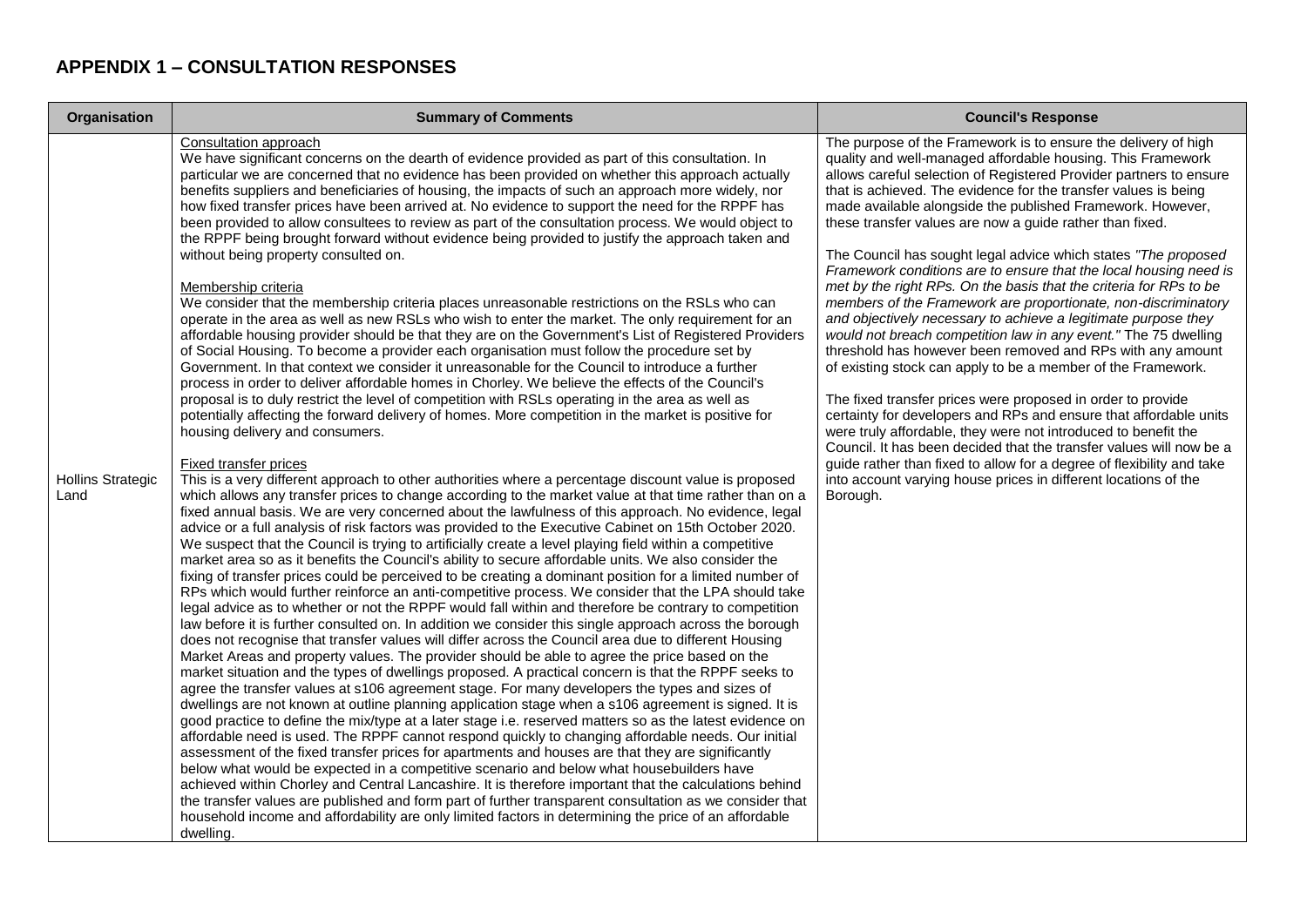| Organisation   | <b>Summary of Comments</b>                                                                                                                                                                                                                                                                                                                                                                                                                                                                                                                                                                                                                                                                                                                                                                                                                                                                                                                                                                                                                                                                                                                                                                                                                                                                                                                                                                                                                                                                                                                                                                                                                             | <b>Council's Response</b>                                                                                                                                                                                                                                                                                                                                                                                                                                                                                                                                                                                                                                                                                                                                                                                                                                                                                                                                                                                                                                                                                                                                                                                                                                                      |
|----------------|--------------------------------------------------------------------------------------------------------------------------------------------------------------------------------------------------------------------------------------------------------------------------------------------------------------------------------------------------------------------------------------------------------------------------------------------------------------------------------------------------------------------------------------------------------------------------------------------------------------------------------------------------------------------------------------------------------------------------------------------------------------------------------------------------------------------------------------------------------------------------------------------------------------------------------------------------------------------------------------------------------------------------------------------------------------------------------------------------------------------------------------------------------------------------------------------------------------------------------------------------------------------------------------------------------------------------------------------------------------------------------------------------------------------------------------------------------------------------------------------------------------------------------------------------------------------------------------------------------------------------------------------------------|--------------------------------------------------------------------------------------------------------------------------------------------------------------------------------------------------------------------------------------------------------------------------------------------------------------------------------------------------------------------------------------------------------------------------------------------------------------------------------------------------------------------------------------------------------------------------------------------------------------------------------------------------------------------------------------------------------------------------------------------------------------------------------------------------------------------------------------------------------------------------------------------------------------------------------------------------------------------------------------------------------------------------------------------------------------------------------------------------------------------------------------------------------------------------------------------------------------------------------------------------------------------------------|
|                |                                                                                                                                                                                                                                                                                                                                                                                                                                                                                                                                                                                                                                                                                                                                                                                                                                                                                                                                                                                                                                                                                                                                                                                                                                                                                                                                                                                                                                                                                                                                                                                                                                                        |                                                                                                                                                                                                                                                                                                                                                                                                                                                                                                                                                                                                                                                                                                                                                                                                                                                                                                                                                                                                                                                                                                                                                                                                                                                                                |
| Bolton at Home | Membership criteria<br>We recognise the importance of ensuring that the RP's selected to be on the framework will deliver<br>high quality and well managed homes, but wonder if the minimum 75 properties within the borough at<br>present criteria is an indicator of that or whether other circumstances could also be considered? Is<br>there any flexibility in the 75 figure specifically in Chorley given our circumstances? We have recently<br>acquired via s106 10 units in the borough and have also recently bid for 53 units in the Borough.<br>We've also recently added to our stock in Leyland with 16 units to-date via s106 and 36 in Preston<br>and have growth ambitions around all these areas plus Chorley itself. In terms of our ability to<br>manage properties effectively in the borough, we manage 18,000 properties in neighbouring Bolton<br>including 200 in Blackrod right on the border with Chorley, with our own in-house repairs service. You<br>may have another provider meeting the 75 unit threshold but without the geographical proximity to<br>manage as effectively as we could. We are keen to increase the supply of affordable housing in your<br>borough given our location and services we currently provide nearby that could be easily extended /<br>accessed by Chorley based tenants.<br><b>Fixed transfer prices</b><br>Could the fixed transfer prices allow developers to claim that due to viability they cannot deliver the<br>required number of units?<br><b>Allocation process</b><br>How will an RP will be selected if the price is fixed and therefore the offer is the same for each - | The 75 dwelling threshold has been removed and RPs with any<br>amount of existing stock can apply to be a member of the<br>Framework. This includes stock secured through planning<br>permission/s106 agreements but not yet developed.<br>It has been decided that the transfer values will now be a guide<br>rather than fixed to allow for a degree of flexibility and take into<br>account varying house prices in different locations of the Borough.<br>As fixed transfer values are not now being implemented,<br>developers can select a RP the same way they would now but<br>should take into account the guide transfer values and which RPs<br>currently own stock in the surrounding areas of the development.                                                                                                                                                                                                                                                                                                                                                                                                                                                                                                                                                    |
| Jigsaw Homes   | would it be on a rotational basis?<br>Allocation process<br>We would need much greater clarity on how units will be allocated to RP's so that we can review and<br>perhaps feedback on any potential loopholes. We are part of other Council Frameworks and it is the<br>Council who stipulate who the units are going to as otherwise you are perhaps left to who the<br>developers prefer which could then potentially be open to foul play. I would recommend a rota<br>system. The document states the Council will have first option on the affordable units, can it be made<br>clear what the council's appetite is for increasing their stock?<br>Number of partners<br>The document states you are looking for a minimum of 5 partners but if you get a substantial number<br>who all meet the criteria there could potentially be tens of providers in Chorley, some of which<br>operate in a good way, some which do not. I think this potentially does need limiting if the allocation<br>process is going to be determined by Chorley as otherwise it could be a trusted and well established<br>provider like ourselves isn't able to obtain any s106 units in Chorley as we perhaps find ourselves<br>bottom of the queue.<br>Fixed transfer prices<br>The fixed transfer prices seem reasonable. The shared ownership calculation is similar to what we<br>can currently offer and the social rent one is less than we would offer. This perhaps needs looking at<br>further as it may make it easier for housebuilders to go down the viability argument to not deliver any<br>affordables.<br>Fees                                    | It has been decided that the transfer values will now be a guide<br>rather than fixed to allow for a degree of flexibility and take into<br>account varying house prices in different locations of the Borough.<br>As fixed transfer values are not now being implemented,<br>developers can select a RP the same way they would now but<br>should take into account the guide transfer values and which RPs<br>currently own stock in the surrounding areas of the development.<br>The Housing Strategy sets out the Council's ambitions to ensure<br>that everyone living in the borough has access to the high quality<br>accommodation that they need. Key actions identified in relation to<br>the Council delivering its own stock include examining options and<br>the business case for expanding the offer of extra care<br>accommodation in the borough and establishing a Chorley<br>Housing Company. The Housing Company has not yet been<br>established.<br>It is not considered necessary to have a maximum limit on the<br>number of partners as it is not expected that there will be a<br>significant number of applications.<br>The fees are for the administrative costs of setting up and<br>managing the Framework and securing and maximising affordable |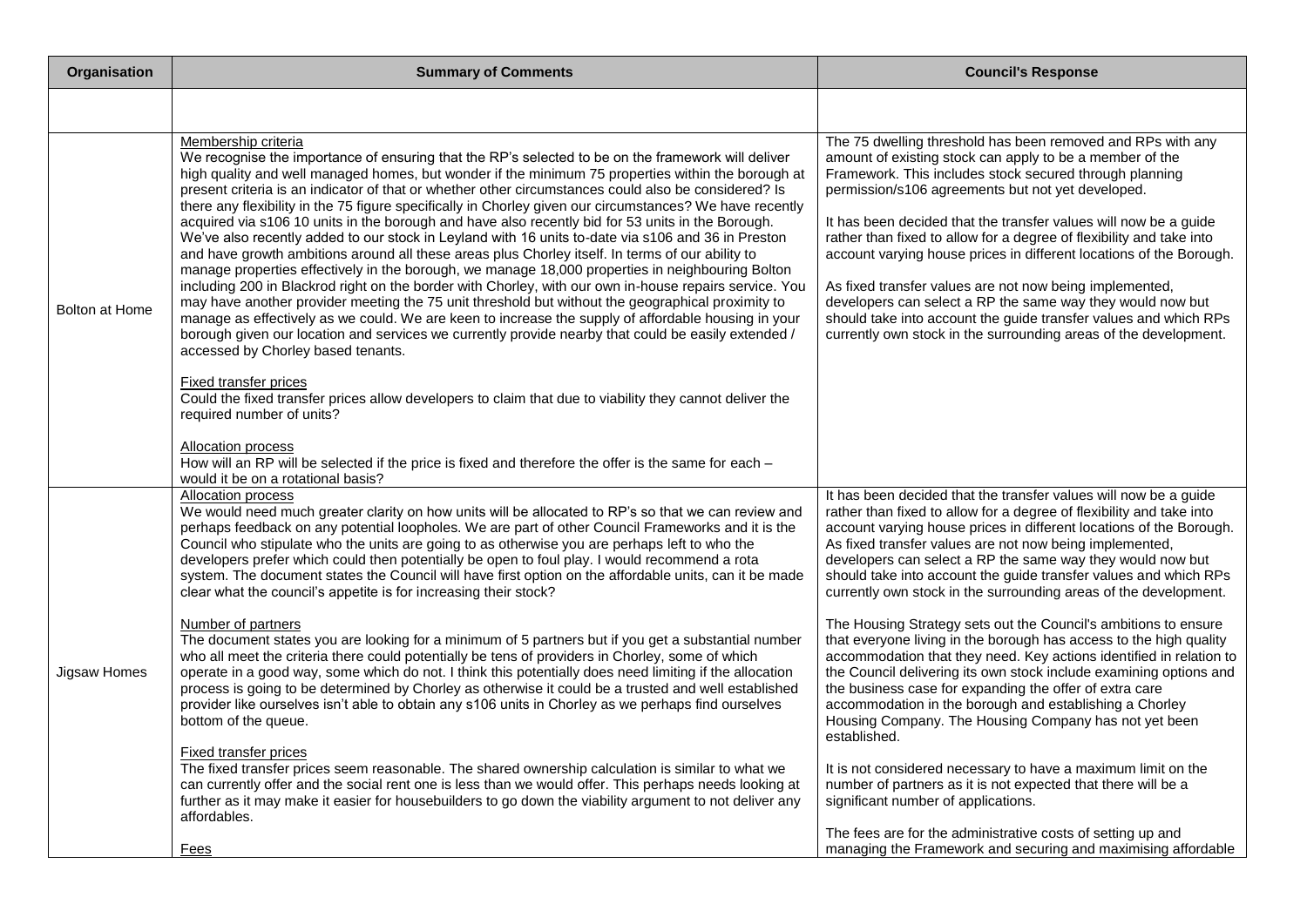| <b>Organisation</b>                                | <b>Summary of Comments</b>                                                                                                                                                                                                                                                                                                                                                                                                                                                                                                                                                                                                                                                                                                                                                                                                                                                                                                                                                                                                                                                                                                                                                                                                                                                                                                                                                                                                                                                                                                                                                                                                                                                                                                                                                                                                                                                                                                                                                                                                                                                                                                                                               | <b>Council's Response</b>                                                                                                                                                                                                                                                                                                                                                                                                                                                                                                                                                                                                                                                                                                                                                                                                                                              |
|----------------------------------------------------|--------------------------------------------------------------------------------------------------------------------------------------------------------------------------------------------------------------------------------------------------------------------------------------------------------------------------------------------------------------------------------------------------------------------------------------------------------------------------------------------------------------------------------------------------------------------------------------------------------------------------------------------------------------------------------------------------------------------------------------------------------------------------------------------------------------------------------------------------------------------------------------------------------------------------------------------------------------------------------------------------------------------------------------------------------------------------------------------------------------------------------------------------------------------------------------------------------------------------------------------------------------------------------------------------------------------------------------------------------------------------------------------------------------------------------------------------------------------------------------------------------------------------------------------------------------------------------------------------------------------------------------------------------------------------------------------------------------------------------------------------------------------------------------------------------------------------------------------------------------------------------------------------------------------------------------------------------------------------------------------------------------------------------------------------------------------------------------------------------------------------------------------------------------------------|------------------------------------------------------------------------------------------------------------------------------------------------------------------------------------------------------------------------------------------------------------------------------------------------------------------------------------------------------------------------------------------------------------------------------------------------------------------------------------------------------------------------------------------------------------------------------------------------------------------------------------------------------------------------------------------------------------------------------------------------------------------------------------------------------------------------------------------------------------------------|
|                                                    | We are happy to pay the fees but would like it to be clear where this is going. For instance if there is<br>an underspend, could it go into a s106 pot which RP's could apply to receive funding from to go<br>towards grant funded delivery of affordable housing?                                                                                                                                                                                                                                                                                                                                                                                                                                                                                                                                                                                                                                                                                                                                                                                                                                                                                                                                                                                                                                                                                                                                                                                                                                                                                                                                                                                                                                                                                                                                                                                                                                                                                                                                                                                                                                                                                                      | housing delivery in the Borough. The fees will not go into a s106<br>pot.                                                                                                                                                                                                                                                                                                                                                                                                                                                                                                                                                                                                                                                                                                                                                                                              |
| <b>Emery Planning</b><br>on behalf of<br>Wainhomes | Membership criteria<br>We consider that the mandatory membership criteria places unreasonable restrictions on the RSLs<br>who can operate in the area. The only requirement for an affordable housing provider should be that<br>they are on the Government's List of Registered Providers of Social Housing. To become a provider,<br>each organisation must follow the procedure set by Government. In that context we consider it is<br>unreasonable for the Council to introduce a further process for registered providers in order to deliver<br>affordable homes in Chorley. A developer should be free to use any Government Registered<br>Provider.<br>Fixed transfer prices<br>The RPPF sets out fixed transfer values will be applied to affordable units secured through Section<br>106 Agreements. However, we consider this single approach across the Borough does not recognise<br>that transfer values will differ across the Council area due to different Housing Market Areas and<br>property values. Therefore, if fixed Transfer Rates are to be introduced then there should be a greater<br>refinement on the market price in that area. However the provider should be free to agree the price<br>based on the market.<br>From our perspective the proposed restriction on the RSLs and fixing transfer rates could be<br>perceived to be creating a dominant position for a limited number of registered providers and<br>introducing an anti-competitive process. We consider that the LPA should take legal advice as to<br>whether or not the RPPF would fall within and therefore be contrary to competition law. By way of<br>example, the Government states "You must avoid other activities that break competition law, e.g.:<br>• buying or selling jointly with your competitors<br>• agreeing with your competitors to reduce production of something to raise its market value<br>• restricting how much other businesses can sell your product for<br>• agreeing with your competitors not to sell to certain customers or deal with certain suppliers<br>• having long-term exclusive contracts with any customers or suppliers." | The Council has sought legal advice which states "The proposed<br>Framework conditions are to ensure that the local housing need is<br>met by the right RPs. On the basis that the criteria for RPs to be<br>members of the Framework are proportionate, non-discriminatory<br>and objectively necessary to achieve a legitimate purpose they<br>would not breach competition law in any event." The 75 dwelling<br>threshold has however been removed and RPs with any amount<br>of existing stock can apply to be a member of the Framework. This<br>includes stock secured through planning permission/s106<br>agreements but not yet developed.<br>It has been decided that the transfer values will now be a guide<br>rather than fixed to allow for a degree of flexibility and take into<br>account varying house prices in different locations of the Borough. |
| Homes England                                      | We do not wish to make any representations on the Chorley Council Registered Provider Partnership<br>Framework consultation. We will however continue to engage with you as appropriate.                                                                                                                                                                                                                                                                                                                                                                                                                                                                                                                                                                                                                                                                                                                                                                                                                                                                                                                                                                                                                                                                                                                                                                                                                                                                                                                                                                                                                                                                                                                                                                                                                                                                                                                                                                                                                                                                                                                                                                                 | Noted                                                                                                                                                                                                                                                                                                                                                                                                                                                                                                                                                                                                                                                                                                                                                                                                                                                                  |
| <b>Trafford Housing</b><br>Trust                   | Fixed transfer prices<br>We welcome the aspiration to deliver high quality, well managed affordable housing and the desire to<br>provide certainty to developers and ensure units remain truly affordable. However, we do not feel a<br>fixed transfer price guarantees affordability for the end user, only the RP. It is also not clear why the<br>transfer value would be informed by household income and affordability in Chorley Borough, as that<br>does not fix the rental level of shared ownership price. The benchmark transfer value for shared<br>ownership is below the costs per unit for our current development in the borough and to sell the s106<br>affordable units to the Council or another RP at those values would be loss making. For us that<br>means we would have to cut costs elsewhere either through delivering less grant funded affordable or<br>through challenging other contributions we have committed to making. Any other developing RP<br>would face the same challenges. We therefore recommend that RP developers can deliver s106 units<br>on their own sites. Moreover, we are concerned that a fixed transfer price may not be an effective<br>means of championing quality as high-quality standards are generally more costly to deliver. If a price<br>cap is introduced, developers will be incentivised to deliver using the cheapest of materials and                                                                                                                                                                                                                                                                                                                                                                                                                                                                                                                                                                                                                                                                                                                                                                | It has been decided that the transfer values will now be a guide<br>rather than fixed to allow for a degree of flexibility and take into<br>account varying house prices in different locations of the Borough.<br>The preference is for all affordable units on a development to be<br>managed by the same RP.<br>The 75 dwelling threshold has been removed and RPs with any<br>amount of existing stock can apply to be a member of the<br>Framework. This includes stock secured through planning<br>permission/s106 agreement but not yet developed.<br>As stated in Appendix 1 of the Framework applications from<br>Registered Providers must include a written submission confirming<br>and setting out how they meet the mandatory membership criteria.                                                                                                       |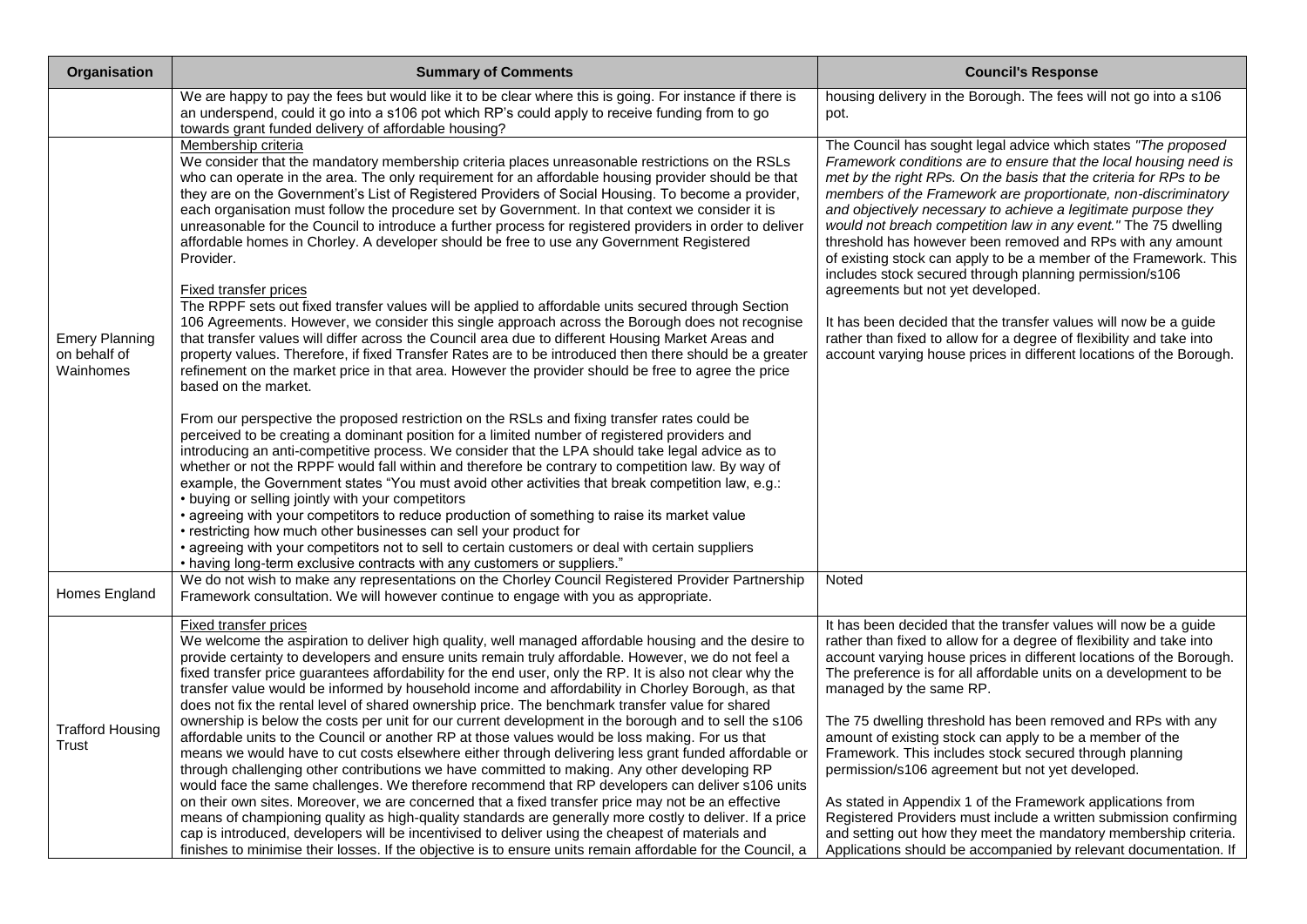| Organisation | <b>Summary of Comments</b>                                                                                                                                                                                                                                                                                                                                                                                                                                                                                                                                                                                                                                                                                                                                                                                                                                                                                                                                                                                                                    | <b>Council's Response</b>                                                                                                                                                                                                                                                                                                                                                                                                                                                                                                                                                |
|--------------|-----------------------------------------------------------------------------------------------------------------------------------------------------------------------------------------------------------------------------------------------------------------------------------------------------------------------------------------------------------------------------------------------------------------------------------------------------------------------------------------------------------------------------------------------------------------------------------------------------------------------------------------------------------------------------------------------------------------------------------------------------------------------------------------------------------------------------------------------------------------------------------------------------------------------------------------------------------------------------------------------------------------------------------------------|--------------------------------------------------------------------------------------------------------------------------------------------------------------------------------------------------------------------------------------------------------------------------------------------------------------------------------------------------------------------------------------------------------------------------------------------------------------------------------------------------------------------------------------------------------------------------|
|              | fixed price transfer together with a 'first refusal' option would meet this requirement, but the affordable<br>units could then be opened up to a competitive tender basis. As many units secured through legal<br>agreements include a mix of different tenures the Framework should allow for the Council to offer in<br>part, for example purchase social rented units not shared ownership. We therefore recommend that<br>the objective is altered to "To provide certainty to developers and Registered Providers and ensure<br>affordable units are truly affordable" and that the mechanisms for this are set out later in the<br>Framework document.<br><b>Objectives</b>                                                                                                                                                                                                                                                                                                                                                            | a RP has secured affordable units in the borough but has not yet<br>developed any then information on management arrangements for<br>developments outside of the borough should be provided along<br>with clarification of whether the same arrangements will apply to<br>units developed in the borough. The Council's strategic objectives<br>relating to affordable housing are set out in the Corporate<br>Strategy, Housing Strategy, Central Lancashire Core Strategy and<br>Chorley Local Plan. All of these documents are available on the<br>Council's website. |
|              | Another potential objective could be to give confidence to RPs by creating a long term partnership<br>with the Council which may open up opportunities to collaborate in developing sites particularly where<br>RPs and the Council are adjoining land owners.                                                                                                                                                                                                                                                                                                                                                                                                                                                                                                                                                                                                                                                                                                                                                                                | It is not considered necessary for the Council to allocate units to<br>RPs. As fixed transfer values are not now being implemented,<br>developers can select a RP the same way they would now but                                                                                                                                                                                                                                                                                                                                                                        |
|              | Membership criteria<br>In respect of the membership criteria, we are of the view that a requirement to have existing stock of<br>at least 75 units is counter intuitive as it excludes RPs that are actively developing stock. Other<br>Councils that have adopted a Framework arrangement have included a requirement to have existing<br>stock and/or land interests only and have not sought to include a threshold. We do not feel this would<br>dilute the objective of the membership criteria as it would still ensure that RP partners have a local<br>presence in Chorley. In relation to local management arrangement, it would be useful to clarify                                                                                                                                                                                                                                                                                                                                                                                | should take into account the guide transfer values and which RPs<br>currently own stock in the surrounding areas of the development.<br>Agree that developers and RPs may wish to have staged<br>payments therefore the Framework has been amended to state<br>that the agreed transfer value should be paid prior to or upon<br>completion of the affordable units.                                                                                                                                                                                                     |
|              | whether this means local to Chorley or local in scale as, again, the former would preclude RPs<br>without local stock from applying. We would appreciate it if could be clarified whether the Council<br>expects a written submission with evidence-based documents in respect of the performance criteria<br>and specifically set out the strategic objectives the RPs will need to support.<br><b>Application process</b><br>As an RP with several existing Panels, we have found it beneficial to have lay persons and tenants on<br>our panels.                                                                                                                                                                                                                                                                                                                                                                                                                                                                                           | The recycling of shared ownership staircasing receipts in the<br>Borough is already a requirement of all s106 agreements including<br>shared ownership units in the borough and has not been<br>introduced through the Framework.                                                                                                                                                                                                                                                                                                                                        |
|              | Allocation process<br>When allocating units the Council could choose to either operate a rota system with a RP given first<br>refusal or a point scoring system for competitive tenders for the affordable units, with the Council<br>being front and centre in the selection process. We think that the Council should be given more<br>control regarding the RP chosen to deliver the affordable units than the Framework currently<br>suggests. The successful tender should be based on qualitative as well as quantitative criteria. The<br>RPs should also be able to unilaterally withdraw should due diligence identify that the scheme does<br>not meet their own requirements such as NDSS or where specification uplift is not available. We<br>consider that there should be an exception to the allocation process whereby a developing RP is<br>proposing to deliver additionality and therefore should be allowed to also deliver/manage the<br>affordable stock secured via planning obligation/condition on their own sites. |                                                                                                                                                                                                                                                                                                                                                                                                                                                                                                                                                                          |
|              | There are a number of different operating models for delivering affordable housing such as 'golden<br>brick' i.e. lump sum upon the damp course being constructed, or staged payments dependent upon<br>build levels i.e. up to the property being water tight or fist fix electrics or 'turn key' i.e. completion.<br>These approaches allow the RP to tailor their package and price to the developer i.e. an RP might<br>secure a more competitive price if it is handing over monies early on as this improves the developer's<br>liquidity position. Alternatively a developer may prefer a higher return on a turnkey basis. The terms<br>of the transfer will depend upon the individual circumstances and therefore the Framework should be                                                                                                                                                                                                                                                                                           |                                                                                                                                                                                                                                                                                                                                                                                                                                                                                                                                                                          |